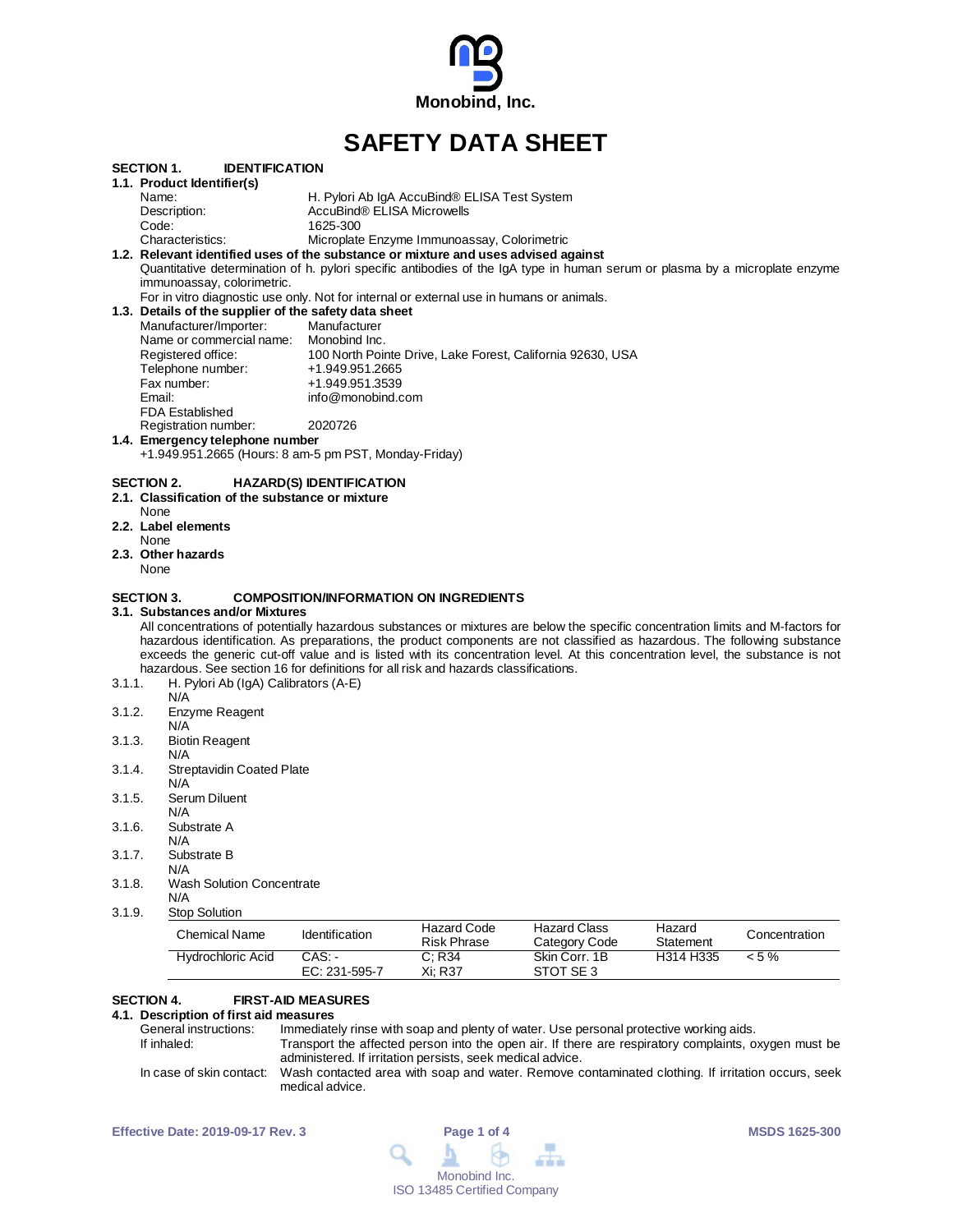In case of contact with eyes: Rinse with a stream of water for at least 15 minutes. Thorough rinsing must be ensured by opening the eyelids. If irritation occurs, seek medical advice.

If ingested: Do NOT induce vomiting. If conscious, rinse the mouth and administer a large amount of water to dilute the substance. In the case of unconsciousness, never administer anything orally. If irritation occurs, seek medical advice.

### **4.2. Most important symptoms and effects, both acute and delayed** No data available

**4.3. Indication of any immediate medical attention and special treatment needed** No data available

# **SECTION 5. FIRE-FIGHTING MEASURES**

- **5.1. Extinguishing media**
	- Carbon dioxide, dry powder, foam, water
- **5.2. Special hazards arising from the substance or mixture**
- None **5.3. Advice for firefighters**

Wear appropriate personal protective equipment and clothing. Wear self-contained breathing apparatus, if necessary.

# **SECTION 6. ACCIDENTAL RELEASE MEASURES**

## **6.1. Personal precautions, protective equipment and emergency procedures**

Avoid contact with skin and eyes. Wear suitable personal protective clothing.

**6.2. Environmental precautions**

Avoid penetration into sewerage systems, surface and ground water. Avoid soil pollution.

## **6.3. Methods and material for containment and cleaning up**

Cover with suitable absorbing material. After removing the substance, rinse the spot of spilling thoroughly with water and soap. Dispose of waste according to all federal, state, and local regulations.

### **6.4. Reference to other sections**

See Section 8 for personal protective equipment. See Section 13 for appropriate disposal methods.

# **SECTION 7. HANDLING AND STORAGE**

**7.1. Precautions for safe handling**

Avoid spills. Avoid contact with skin, eyes and clothing. Use suitable protective means to work with the substance. Use in a well-ventilated area. Follow good manufacturing practices when using product. Do not drink, smoke, or eat in work areas.

# **7.2. Conditions for safe storage, including any incompatibilities**

Kit and unopened components:

Store at temperatures between  $+ 2$  and  $+ 8$  °C in a dry and dark place until expiration date.

7.2.2. Opened components:

Opened reagents are stable for sixty (60) days when stored at 2-8 °C.

7.2.3. For prepared reagents (see product insert): Diluted wash buffer should be stored at room temperature (2-30 °C) for up to 60 days. Working substrate solution should be stored at 2-8 °C and is stable for one (1) year. Diluted serum diluent solution should be stored at 2-8 °C and is stable for up to 60 days.

## **7.3. Specific end uses**

Product procedure should be performed by a skilled individual or trained professional for in vitro diagnostic use only.

# **SECTION 8. EXPOSURE CONTROL/PERSONAL PROTECTION**

# **8.1. Control parameters**

No substances with occupational exposure limits.

### **8.2. Exposure controls**

| 8.2.1. | Eye/face protection:    | Safety glasses or goggles with side shields recommended                                                                                                                 |
|--------|-------------------------|-------------------------------------------------------------------------------------------------------------------------------------------------------------------------|
| 8.2.2. | Skin protection:        | Compatible protective gloves recommended. Wash hands after properly removing and                                                                                        |
|        |                         | disposing of gloves.                                                                                                                                                    |
|        | Other skin protection:  | Laboratory coats are recommended.                                                                                                                                       |
| 8.2.3. | Respiratory protection: | No respiratory protection is required. Use product in rooms enabling good ventilation. If<br>local exhaustion is necessary, general (forced) exhaustion is recommended/ |
| 8.2.4. | Thermal hazards:        | None                                                                                                                                                                    |

## **SECTION 9. PHYSICAL AND CHEMICAL PROPERTIES**

# **9.1. Information on basic physical and chemical properties**

- Appearance:
	- Physical state (at 20 °C)

Calibrators, Enzyme Reagent, Biotin Reagent, Wash Solution Concentrate, Substrate Solutions, Stop **Solution** 

| Microtiter strips      |
|------------------------|
|                        |
| Calibrators            |
| Enzyme Reagent         |
| <b>Biotin Reagent</b>  |
| Diluent                |
| Stop, Substrates, Wash |
|                        |

**Effective Date: 2019-09-17 Rev. 3 Page 2 of 4 MSDS 1625-300**

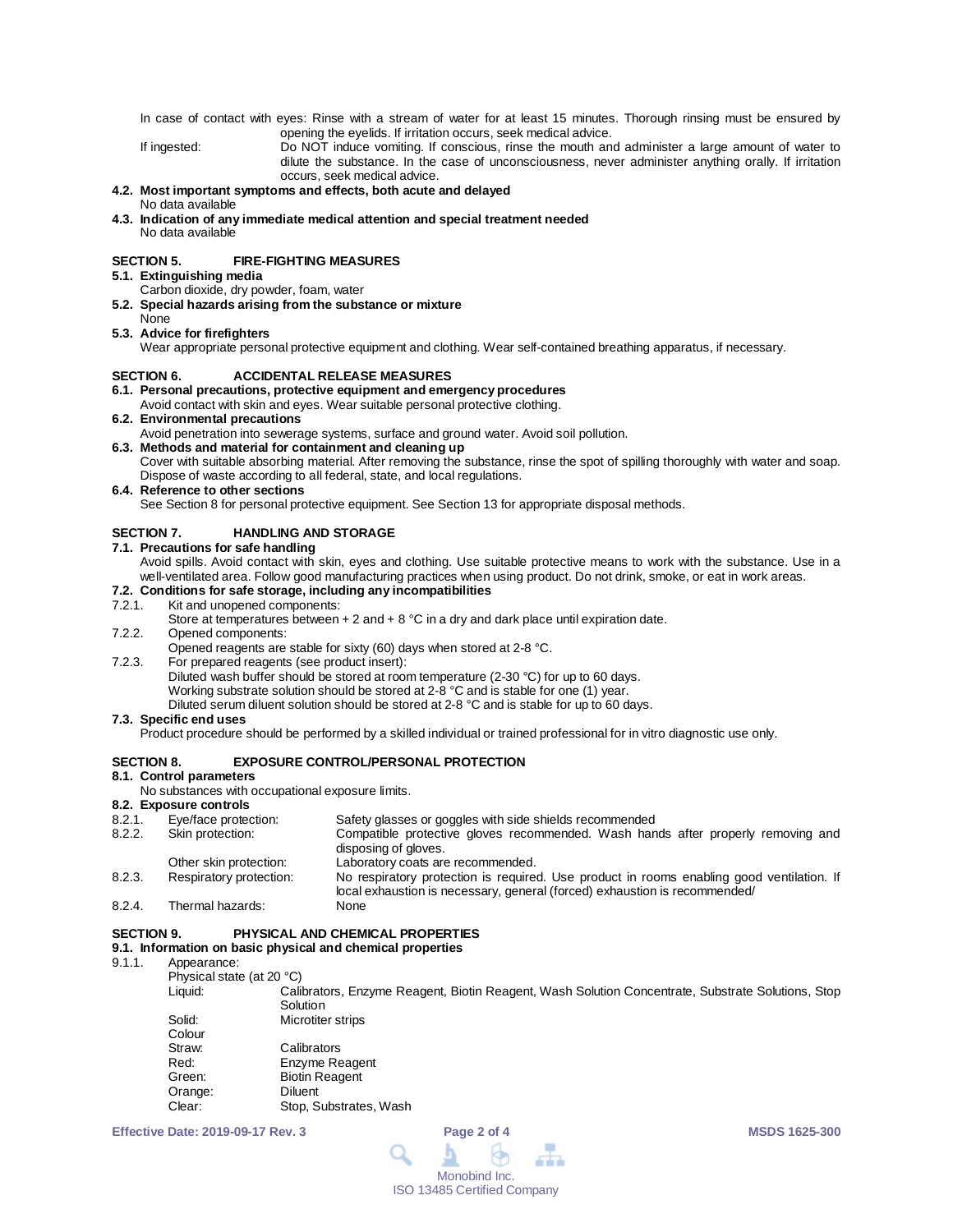| 9.1.2.<br>9.1.3.   | Odour:<br>Odour threshold:                                             | Odourless<br>Not applicable                                                                                                                                                   |
|--------------------|------------------------------------------------------------------------|-------------------------------------------------------------------------------------------------------------------------------------------------------------------------------|
| 9.1.4.             | pH value:                                                              | Stop solution: $<$ 3                                                                                                                                                          |
|                    |                                                                        | Calibrators: $7.4 \pm 0.2$                                                                                                                                                    |
|                    |                                                                        | Enzyme: $7.3 \pm 0.2$                                                                                                                                                         |
|                    |                                                                        | Biotin: $7.3 \pm 0.2$                                                                                                                                                         |
|                    |                                                                        | Streptavidin Wells: $7.5 \pm 0.2$<br>Serum Diluent: $7.4 \pm 0.2$                                                                                                             |
|                    |                                                                        | Wash Solution Concentrate: $8.8 \pm 0.2$                                                                                                                                      |
|                    |                                                                        | Substrate Reagent A: $3.2 \pm 0.2$                                                                                                                                            |
|                    |                                                                        | Substrate Reagent B: $5.0 \pm 0.2$                                                                                                                                            |
| 9.1.5.             | Melting point/freezing point:                                          | Not determined                                                                                                                                                                |
| 9.1.6.             | Initial boiling point/ boiling range:                                  | Not determined                                                                                                                                                                |
| 9.1.7.<br>9.1.8.   | Flash point:<br>Evaporation rate:                                      | Not applicable<br>Not determined                                                                                                                                              |
| 9.1.9.             | Flammability (solid, gas):                                             | Not flammable                                                                                                                                                                 |
| 9.1.10.            |                                                                        | Upper/lower flammability or explosive limits:<br>Not applicable                                                                                                               |
| 9.1.11.            | Vapour pressure: Not determined                                        |                                                                                                                                                                               |
| 9.1.12.            | Vapour density:                                                        | Not determined                                                                                                                                                                |
| 9.1.13.            | Relative density:                                                      | Not determined                                                                                                                                                                |
| 9.1.14.<br>9.1.15. | Solubility:<br>Partition coefficient: n-octanol/water:                 | Water soluble<br>Not determined                                                                                                                                               |
| 9.1.16.            | Auto-ignition temperature:                                             | Not applicable                                                                                                                                                                |
| 9.1.17.            |                                                                        | Decomposition temperature: Not determined                                                                                                                                     |
| 9.1.18.            | Viscosity:                                                             | Not determined                                                                                                                                                                |
| 9.1.19.            | Explosive properties:                                                  | None                                                                                                                                                                          |
| 9.1.20.            | Oxidising properties:<br>9.2. Other information                        | Not determined                                                                                                                                                                |
| None               |                                                                        |                                                                                                                                                                               |
|                    |                                                                        |                                                                                                                                                                               |
| <b>SECTION 10.</b> |                                                                        | <b>STABILITY AND REACTIVITY</b>                                                                                                                                               |
| 10.1.Reactivity    |                                                                        |                                                                                                                                                                               |
|                    |                                                                        | No known reactivity hazards associated with product                                                                                                                           |
|                    | 10.2.Chemical stability<br>Stable under recommended storage conditions |                                                                                                                                                                               |
|                    | 10.3. Possibility of hazardous reactions                               |                                                                                                                                                                               |
|                    | No hazardous polymerization                                            |                                                                                                                                                                               |
|                    | <b>10.4.Conditions to avoid</b>                                        |                                                                                                                                                                               |
|                    | Excessive heat and light                                               |                                                                                                                                                                               |
| Acids              | 10.5.Incompatible materials                                            |                                                                                                                                                                               |
|                    | 10.6. Hazardous decomposition products                                 |                                                                                                                                                                               |
|                    | Not determined                                                         |                                                                                                                                                                               |
|                    |                                                                        |                                                                                                                                                                               |
| SECTION 11.        |                                                                        | <b>TOXICOLOGICAL INFORMATION:</b>                                                                                                                                             |
| 11.1.1.            | 11.1. Information on toxicological effects<br>Acute toxicity:          | Not determined                                                                                                                                                                |
| 11.1.2.            | Skin corrosion/irritation:                                             | Not determined                                                                                                                                                                |
| 11.1.3.            |                                                                        | Serious eye damage/irritation: Not determined                                                                                                                                 |
| 11.1.4.            | Respiratory or skin sensitisation:                                     | Not determined                                                                                                                                                                |
| 11.1.5.            | Germ cell mutagenicity:                                                | Not determined                                                                                                                                                                |
| 11.1.6.            | Carcinogenicity:                                                       | No component of this product present at levels $\geq 0.1\%$ is identified as probable, possible or                                                                            |
|                    |                                                                        | confirmed human carcinogen by NTP (National Toxicology Program), IARC (International<br>Agency for Research on Cancer), or OSHA (Occupational Safety & Health Administration) |
| 11.1.7.            | Reproductive toxicity:                                                 | Not determined                                                                                                                                                                |
| 11.1.8.            | STOT-single exposure:                                                  | Not determined                                                                                                                                                                |
| 11.1.9.            | STOT-repeated exposure:                                                | Not determined                                                                                                                                                                |
| 11.1.10.           | Aspiration hazard:                                                     | Not determined                                                                                                                                                                |
| 11.1.11.           | Information on likely routes of exposure:                              |                                                                                                                                                                               |
|                    | If ingested:<br>If inhaled:                                            | No known health effects<br>No known health effects                                                                                                                            |
|                    | If contact with skin:                                                  | No known health effects                                                                                                                                                       |
|                    |                                                                        |                                                                                                                                                                               |

11.1.12. Symptoms related to the physical, chemical, and toxicological characteristics: None after short or long-term exposure

**SECTION 12. ECOLOGICAL INFORMATION** 

If contact with skin: No known health effects<br>If contact with eyes: No known health effects

No known health effects

**12.1.Toxicity**

- Not determined.
- **12.2.Persistence and degradability** Not determined

**Effective Date: 2019-09-17 Rev. 3 Page 3 of 4 MSDS 1625-300**

 $\overline{\phantom{a}}$ Q þ 9 血血血 Monobind Inc. ISO 13485 Certified Company